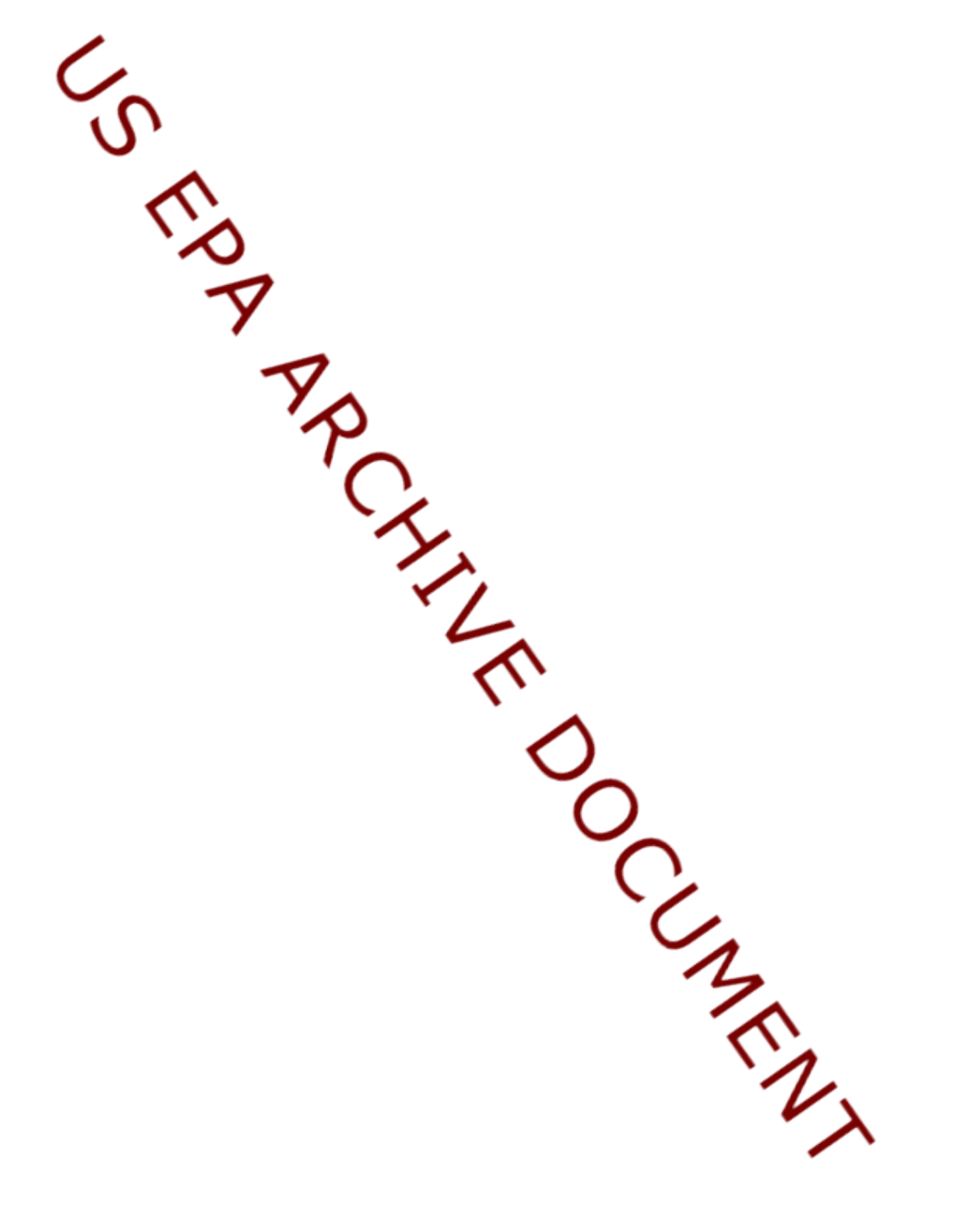#### **DEMONSTRATION PLAN FOR THE EVALUATION OF FIELD-TRANSPORTABLE GAS CHROMATOGRAPHY/MASS SPECTROSCOPY TECHNOLOGIES**

Environmental Technology Evaluation Program Consortium for Site Characterization Technologies

> Sponsored by: U.S. Environmental Protection Agency National Exposure Research Laboratory Characterization Research Division Las Vegas, Nevada

#### APPROVAL SIGNATURES

This document is intended to ensure that all aspects of the demonstration are documented, scientifically sound, and that operational procedures are conducted within quality assurance and quality control specifications and health and safety regulations.

The signatures of the individuals below indicate concurrence with, and agreement to operate in compliance with, procedures specified in this document.

FINAL DEMONSTRATION PLAN

Art Verardo, Sandia National Laboratories Date Project Manager

Grace Bujewski, Sandia National Laboratories Date Project Leader

\_\_\_\_\_\_\_\_\_\_\_\_\_\_\_\_\_\_\_\_\_\_\_\_\_\_\_\_\_\_\_\_\_\_\_\_\_\_\_\_\_\_\_\_\_\_\_\_\_

\_\_\_\_\_\_\_\_\_\_\_\_\_\_\_\_\_\_\_\_\_\_\_\_\_\_\_\_\_\_\_\_\_\_\_\_\_\_\_\_\_\_\_\_\_\_\_\_\_

\_\_\_\_\_\_\_\_\_\_\_\_\_\_\_\_\_\_\_\_\_\_\_\_\_\_\_\_\_\_\_\_\_\_\_\_\_\_\_\_\_\_\_\_\_\_\_\_\_

\_\_\_\_\_\_\_\_\_\_\_\_\_\_\_\_\_\_\_\_\_\_\_\_\_\_\_\_\_\_\_\_\_\_\_\_\_\_\_\_\_\_\_\_\_\_\_\_\_

\_\_\_\_\_\_\_\_\_\_\_\_\_\_\_\_\_\_\_\_\_\_\_\_\_\_\_\_\_\_\_\_\_\_\_\_\_\_\_\_\_\_\_\_\_\_\_\_\_

\_\_\_\_\_\_\_\_\_\_\_\_\_\_\_\_\_\_\_\_\_\_\_\_\_\_\_\_\_\_\_\_\_\_\_\_\_\_\_\_\_\_\_\_\_\_\_\_\_

\_\_\_\_\_\_\_\_\_\_\_\_\_\_\_\_\_\_\_\_\_\_\_\_\_\_\_\_\_\_\_\_\_\_\_\_\_\_\_\_\_\_\_\_\_\_

\_\_\_\_\_\_\_\_\_\_\_\_\_\_\_\_\_\_\_\_\_\_\_\_\_\_\_\_\_\_\_\_\_\_\_\_\_\_\_\_\_\_\_\_\_\_

Susan Bender, Sandia National Laboratories Date Technical Lead

Gary Brown, Sandia National Laboratories Date QA/QC Officer

Bob Helgesen, Sandia National Laboratories Date Field Operations Coordinator

Stephen Billets, EPA NERL-CRD-LV Date Program Manager

Eric Koglin, EPA NERL-CRD-LV Date Program Manager

Gary Robertson, EPA NERL-CRD-LV Date Technical Lead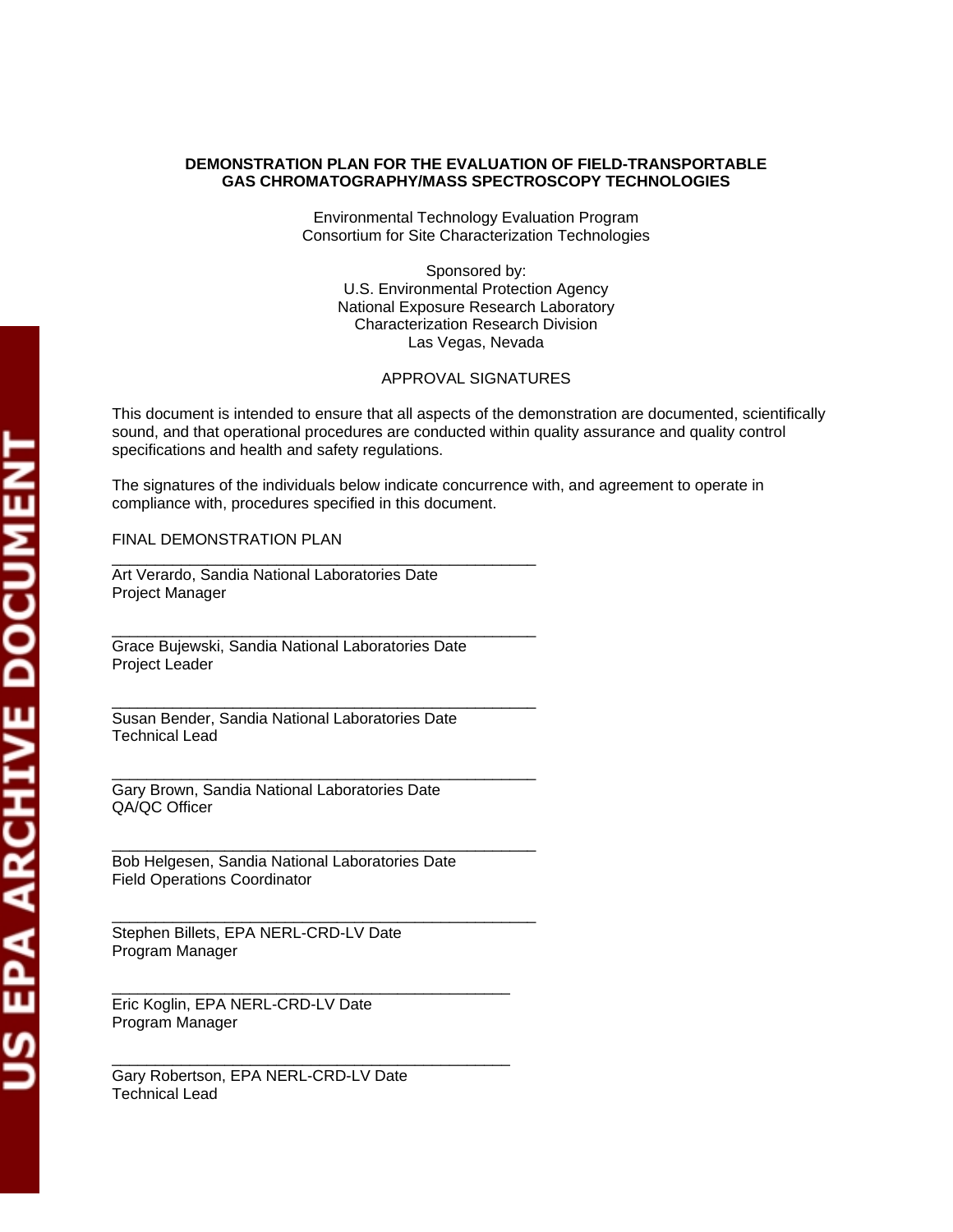\_\_\_\_\_\_\_\_\_\_\_\_\_\_\_\_\_\_\_\_\_\_\_\_\_\_\_\_\_\_\_\_\_\_\_\_\_\_\_\_\_\_\_\_\_\_\_\_\_ Mike Barcelona, National Center for Bioremediation Date Research and Development, University of Michigan, Ann Arbor

\_\_\_\_\_\_\_\_\_\_\_\_\_\_\_\_\_\_\_\_\_\_\_\_\_\_\_\_\_\_\_\_\_\_\_\_\_\_\_\_\_\_\_\_\_\_\_\_\_

\_\_\_\_\_\_\_\_\_\_\_\_\_\_\_\_\_\_\_\_\_\_\_\_\_\_\_\_\_\_\_\_\_\_\_\_\_\_\_\_\_\_\_\_\_\_\_\_\_

\_\_\_\_\_\_\_\_\_\_\_\_\_\_\_\_\_\_\_\_\_\_\_\_\_\_\_\_\_\_\_\_\_\_\_\_\_\_\_\_\_\_\_\_\_\_\_\_\_

\_\_\_\_\_\_\_\_\_\_\_\_\_\_\_\_\_\_\_\_\_\_\_\_\_\_\_\_\_\_\_\_\_\_\_\_\_\_\_\_\_\_\_\_\_\_

\_\_\_\_\_\_\_\_\_\_\_\_\_\_\_\_\_\_\_\_\_\_\_\_\_\_\_\_\_\_\_\_\_\_\_\_\_\_\_\_\_\_\_\_\_\_

\_\_\_\_\_\_\_\_\_\_\_\_\_\_\_\_\_\_\_\_\_\_\_\_\_\_\_\_\_\_\_\_\_\_\_\_\_\_\_\_\_\_\_\_\_\_

Mike Lee, Wurtsmith AFB Date Site Demonstration Safety Officer

Mark Henry, Wurtsmith AFB Date Site Manager

Joe Rossabi, Westinghouse Savannah River Date Site Safety Officer

# APPROVAL SIGNATURES

The signatures of the developers below indicate that they have reviewed the experimental design of the demonstration plan and agree that the design will fairly represent and evaluate the developer's claims regarding performance of their technologies.

The signatures of the individuals below indicate concurrence with, and agreement to operate in compliance with procedures specified in this document.

FINAL DEMONSTRATION PLAN

Dr. Jochen Franzen Date Bruker-Franzen Analytic

Rich Yelton Date Teledyne Electronic Technologies

Lisa White Date Viking Instruments Corporation

ACKNOWLEDGMENTS

The EPA gratefully acknowledges the efforts and technical expertise of Susan Bender, SNL, and Gary Robertson, NERL CRD-LV, in drafting, planning and coordinating this document. Special thanks to Cecilia Diniz, a student at Bryn Mawr College, for editing and making significant contributions in the preparation of this document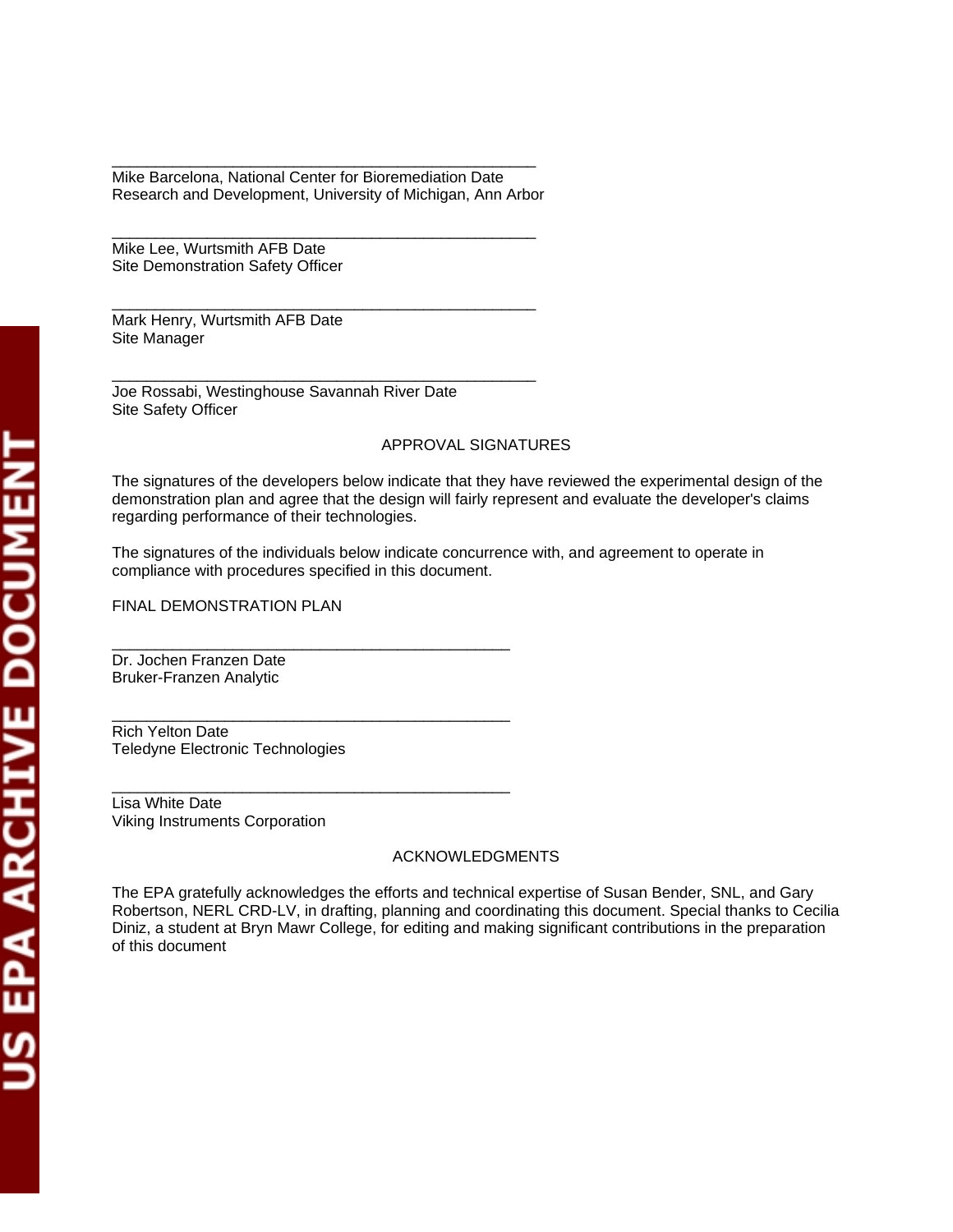## **CONTENTS**

## [APPROVAL SIGNATURES](http://www.epa.gov/etv/pdfs/testplan/gcmsdpl.htm#approval) [ACKNOWLEDGMENTS](http://www.epa.gov/etv/pdfs/testplan/gcmsdpl.htm#acknowl) [EXECUTIVE SUMMARY](http://www.epa.gov/etv/pdfs/testplan/gcmsdpl.htm#execsumm) [ABBREVIATIONS AND ACRONYMS](http://www.epa.gov/etv/pdfs/testplan/gcmsdpl.htm#abbrev)

#### [1.0 INTRODUCTION](http://www.epa.gov/etv/pdfs/testplan/ch01.htm)

- 1.1 Demonstration Purpose
- 1.2 Consortium Overview
- 1.3 Selecting Technologies
- 1.4 Demonstrating Technologies
- 1.5 Evaluating Technologie
- 1.6 Demonstration Sites
- 1.7 Demonstration Schedule
- 1.8 Demonstration Participants

# [2.0 DEMONSTRATION RESPONSIBILITIES AND COMMUNICATION](http://www.epa.gov/etv/pdfs/testplan/ch02.htm)

- 2.1 Demonstration Participants Roles
- 2.2 Responsibilities
- 2.3 Communication

### [3.0 PREDEMONSTRATION ACTIVITIES](http://www.epa.gov/etv/pdfs/testplan/ch03.htm)

- 3.1 Selecting Sites
- 3.2 Selecting Confirmatory Laboratory and Analytical Methods
- 3.3 Predemonstration Sampling and Analysis
- [4.0 TECHNOLOGY DESCRIPTION](http://www.epa.gov/etv/pdfs/testplan/ch04.htm)

#### [5.0 DEMONSTRATION SITE DESCRIPTIONS](http://www.epa.gov/etv/pdfs/testplan/ch05.htm)

- 5.1 Site Name and Location-SRS
- 5.2 Site Name and Location-WAFB

#### [6.0 SAMPLING PLAN](http://www.epa.gov/etv/pdfs/testplan/ch06.htm)

- 6.1 Overview of Sampling Operations-SRS
- 6.2 Overview of Sampling Operations-WAFB
- 6.3 Communications, Documentation, Logistics, and Equipment

### [7.0 EXPERIMENTAL DESIGN](http://www.epa.gov/etv/pdfs/testplan/ch07.htm)

- 7.1 Vendor Claims
- 7.2 Objectives
- 7.3 Factors to be Considered
- 7.4 Sampling Design
- 7.5 Statistical Analysis

#### [8.0 QUALITY ASSURANCE PROJECT PLAN](http://www.epa.gov/etv/pdfs/testplan/ch08.htm)

- 8.1 Purpose and Scope
- 8.2 Quality Assurance Responsibilities
- 8.3 Data Quality Parameters
- 8.4 Calibration Procedures, Quality Control Checks, Corrective Action
- 8.5 Data Reduction, Validation, and Reporting
- 8.6 Calculation of Data Quality Indicators
- 8.7 Performance and System Audits
- 8.8 Quality Assurance Reports to Management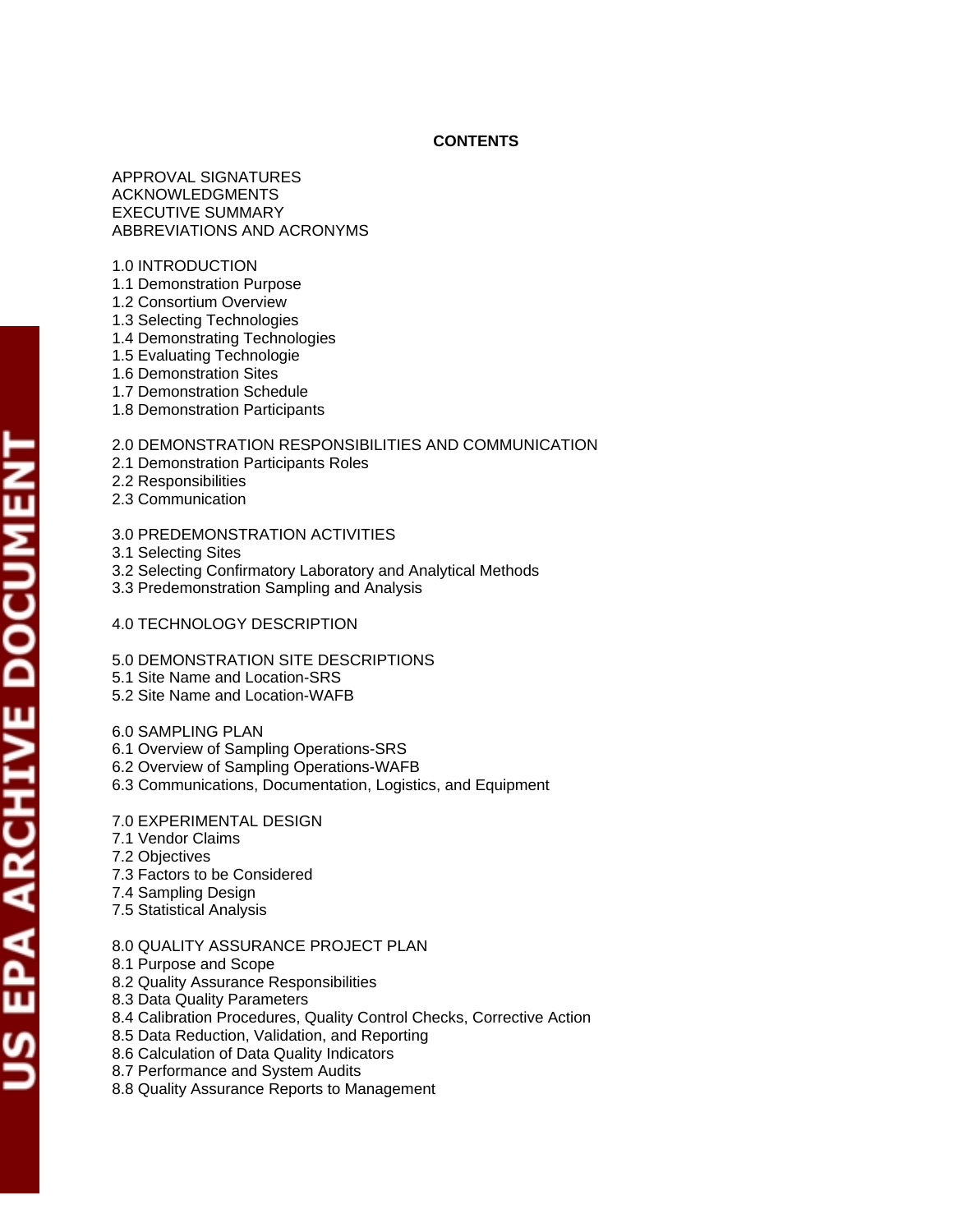## [9.0 DATA MANAGEMENT AND ANALYSIS](http://www.epa.gov/etv/pdfs/testplan/ch09.htm)

### [10.0 HEALTH AND SAFETY PLAN-SRS](http://www.epa.gov/etv/pdfs/testplan/ch10.htm)

### [11.0 HEALTH AND SAFETY PLAN-WAFB](http://www.epa.gov/etv/pdfs/testplan/ch11.htm)

[12.0 DELIVERABLES](http://www.epa.gov/etv/pdfs/testplan/ch12.htm) 12.1 Demonstration Plan 12.2 Technology Evaluation Report 12.3 Innovative Technology Evaluation Report 12.4 Technology Briefs 12.5 Other Reports

Appendices (not available)

Appendix A Method 8260: Gas Chromatography/Mass Spectrometry for Volatile Organics: Capillary Column **Technique** 

#### Appendix B

Standard Operating Procedures for Summa Canister Analysis Using EPA Compendium Method TO-14: The Determination of Volatile Organic Compounds in Ambient Air Using Summa Passivated Canister Sampling and GC/MS Analysis

Appendix C NCIBRD Chain-of-Custody Procedures (Figures 1-5)

Appendix D Commerce Business Daily Notice

# **EXECUTIVE SUMMARY**

The purpose of this document is to provide a strategy for collecting data that can be used to fairly and thoroughly evaluate the performance of field transportable GC/MS technologies for measuring volatile organic compounds in soil, soil gas and ground water. This demonstration is being conducted under the auspices of the Consortium for Site Characterization Technology (CSCT). The planning and execution of the demonstration is a collaborative effort between the Department of Energy's Sandia National Laboratories (demonstration planning, execution, data evaluation, and report preparation), the environmental technology demonstration programs at the Savannah River Site (SRS) and Wurtsmith AFB, which help to coordinate site logistics, and the technology developers (demonstration plan preparation and review, technology operation, and data evaluation).

The primary objectives of the demonstration are: (1) to verify vendor claims regarding technology performance, (2) to determine how well each developer's technology performs in comparison to conventional laboratory analytical methods and protocols, (3) to determine the logistical and economic resources needed to operate each instrument, and (4) to produce a verified data set for use in considering the technology for future use in hazardous waste site investigations, for assessing the performance of remediation technologies, and for post-clean up monitoring.

The developers participating in this demonstration are Bruker-Franzen Analytical, Billerica, Massachusetts, Teledyne Electronic Technologies, Mountain View, California, and Viking Instruments Corporation, Chantilly, Virginia. The demonstration will be conducted at two different sites. The first demonstration will be conducted at the Department of Energy's Savannah River Site from July 16-21, 1995. The second demonstration will be conducted at Wurtsmith Air Force Base in Oscoda, Michigan, from September 11-15, 1995. The conditions at each of these sites represent what are considered typical conditions under which the technology would be expected to operate, but it is not considered all inclusive.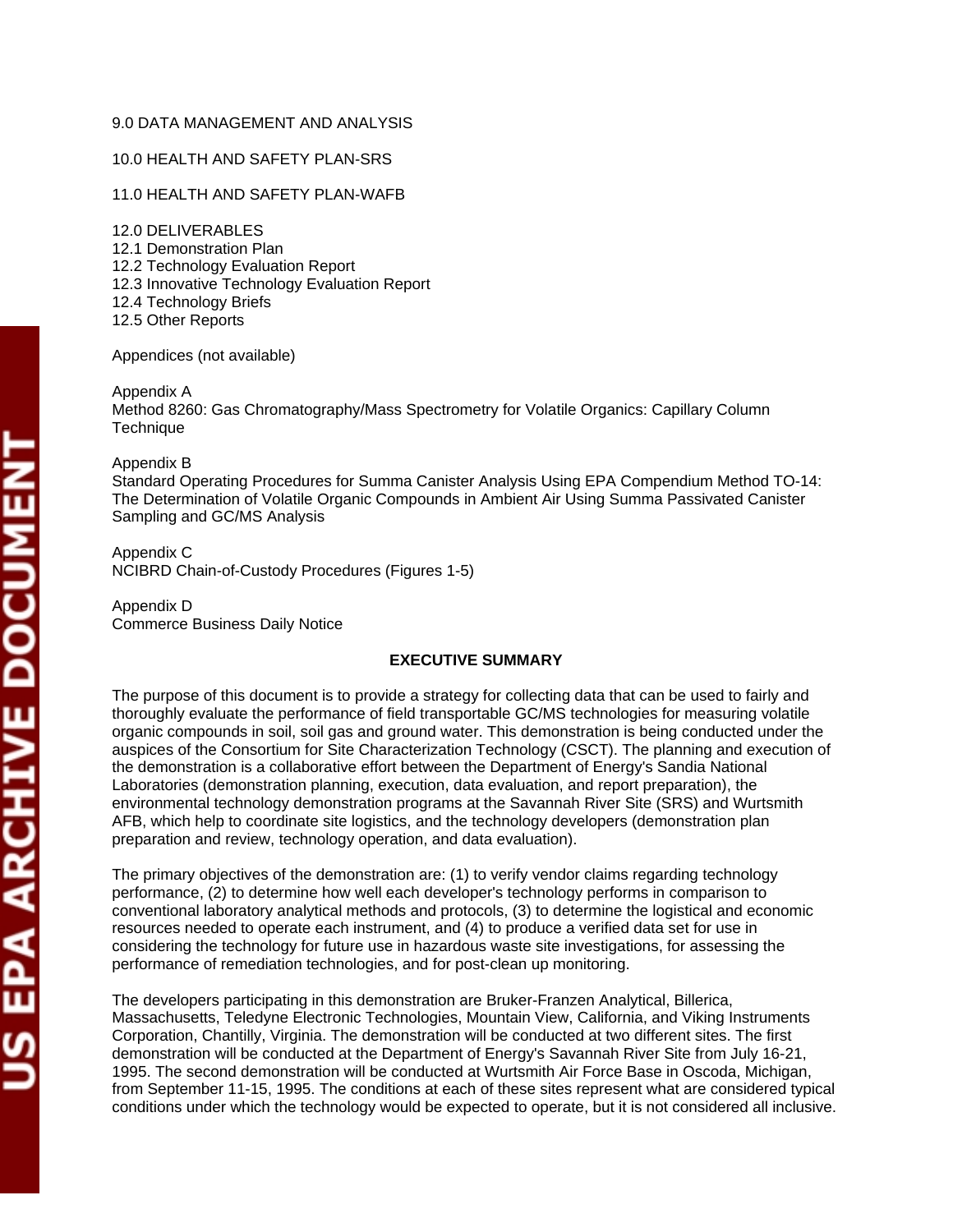US EPA ARCHIVE DOCUMENT

Both sites are contaminated with chlorinated solvents and have a wide range of levels of contamination in the media of interest.

This demonstration plan defines the:

- Roles and responsibilities of the demonstration participants
- Procedures governing demonstration activities such as sample collection, preparation, and analysis, and data collection and interpretation
- Experimental design
- Quality assurance/quality control (QA/QC) procedures for conducting the demonstration and for assessing the quality of the data generated
- Health and safety requirements for performing work at the two demonstration sites

#### **Acronyms**

ACE Alternating Chemical/Electron Ionization AFB Air Force Base BTEX Benzene, Toluene, Ethylbenzene, Xylene CBD Commerce Business Daily CFR Code of Federal Regulations CLP Contract Laboratory Program COC Chain of Custody CPR Cardio-pulmonary Resusciatation CRD-LV Characterization Research Division CSCT Consortium for Site Characterization Technology CVOC Chlorinated Volatile Organic Compounds D/NETDP Department of Defense/National Environmental Technology Demonstration Program DC Direct Current DCE Dichlorethylene DOD Department of Defense DOE Department of Energy EI Electron Ionization EI/CI Electron Ionization/Chemical Ionization EM Emission Mass Spectrometer EnTICE Environmental Technology Innovation Commercialization and Enhancement EPA Environmental Protection Agency ETI Environmental Technology Initiative FID Flame Ionization Detector FNF Filtered Noise Field FSP Field Sampling Plan FY Fiscal Year GC/MS Gas Chromatography/Mass Spectrometry GEL General Engineering Laboratories HASP Health and Safety Plan HSD Health and Safety Director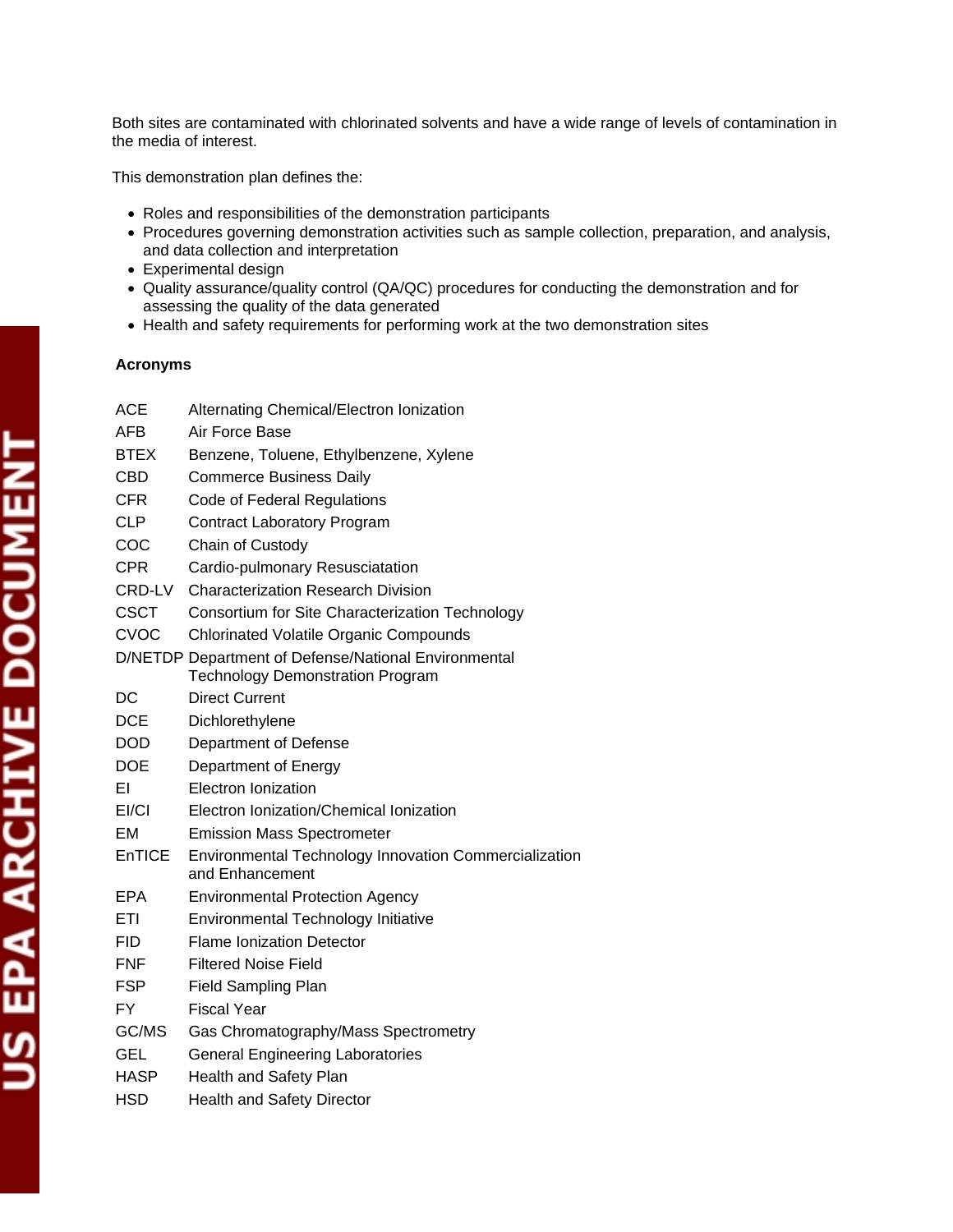| <b>ICR</b>               | Ion-Cyclotron Resonance                                                                   |
|--------------------------|-------------------------------------------------------------------------------------------|
| <b>ITER</b>              | <b>Innovative Technology Evaluation Report</b>                                            |
| $JP-4$                   | Jet Fuel                                                                                  |
| LRL.                     | Lower Recovery Limit                                                                      |
| MI                       | Michigan                                                                                  |
| MIM                      | Multiple Ion Monitor                                                                      |
| <b>MIMS</b>              | Membrane Inlet Mass Spectrometry                                                          |
| MS/MS                    | Mass Spectrometry/Mass Spectrometry                                                       |
| <b>MSDS</b>              | <b>Material Safety Data Sheet</b>                                                         |
| <b>NAPL</b>              | Non-aqueous Phase Liquid                                                                  |
| <b>NCIBRD</b>            | National Center for Integrated Bioremediation Research<br>and Development                 |
| <b>NEC</b>               | <b>National Electric Code</b>                                                             |
| NERL                     | National Exposure Research Laboratory                                                     |
| <b>NIOSH</b>             | National Institute for Occupational Safety and Health                                     |
| ORNL                     | Oak Ridge National Laboratory                                                             |
| OSHA                     | Occupational Safety and Health Administration                                             |
| PAH                      | Polyaromatic Hydrocarbon                                                                  |
| PС                       | <b>Personal Computer</b>                                                                  |
| <b>PCE</b>               | Tetrachloroethene                                                                         |
| РE                       | <b>Performance Evaluation</b>                                                             |
| <b>PFTBA</b>             | Perflourotributylamine                                                                    |
| PID                      | <b>Photoionization Detector</b>                                                           |
| <b>PPBW</b>              | Parts Per Billion by Weight                                                               |
| <b>PPE</b>               | Personal Protective Equipment                                                             |
| <b>PPMW</b>              | Parts Per Million by Weight                                                               |
| QA                       | <b>Quality Assurance</b>                                                                  |
| QAPP                     | <b>Quality Assurance Project Plan</b>                                                     |
| QC                       | <b>Quality Control</b>                                                                    |
| SAC                      | <b>Strategic Air Command</b>                                                              |
| SC                       | South Carolina                                                                            |
| <b>SHSO</b>              | Site Health and Safety Officer                                                            |
| <b>SIM</b>               | Selected Ion Monitoring                                                                   |
| <b>SNL</b>               | Sandia National Laboratories                                                              |
| SOP                      | <b>Standard Operating Procedure</b>                                                       |
| SRI-CI                   | Selective Reagent Ion Chemical Ionization                                                 |
| SRS                      | Savannah River Site                                                                       |
| SW-846<br>Method<br>8260 | Gas Chromatography/Mass Spectrometry for Volatile<br>Organics: Capillary Column Technique |
| <b>TA</b>                | <b>Traverse Analytical</b>                                                                |
| TBD                      | To Be Determined                                                                          |
| TCA                      | Trichloroethane                                                                           |
| <b>TCDD</b>              | Tetrachlorodibenzofuran                                                                   |
| <b>TCE</b>               | Trichloroethene                                                                           |